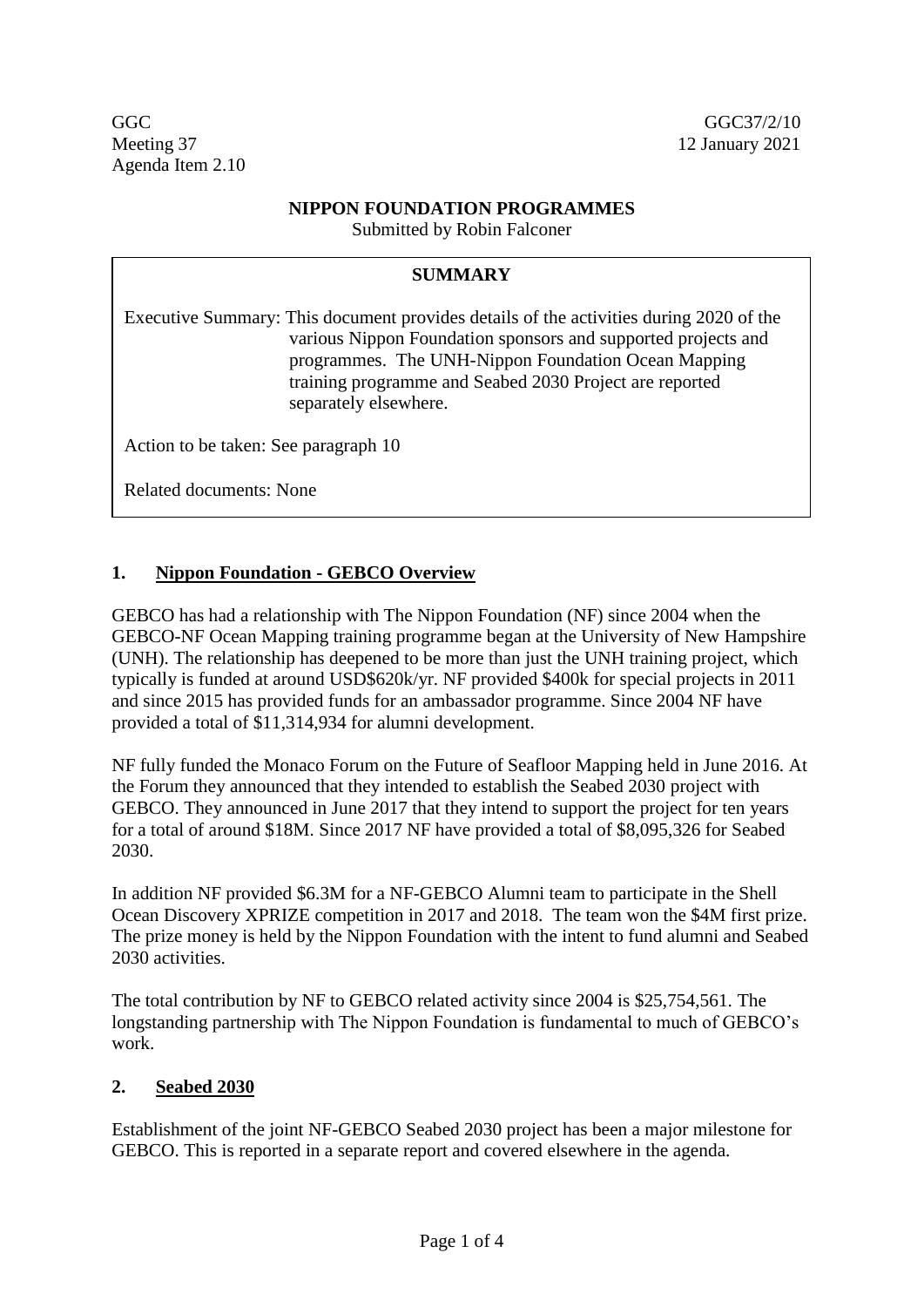# **3. XPRIZE**

The participation of a NF-GEBCO alumni team in the Shell Ocean discovery XPRIZE competition was a major effort by 15 alumni and other advisers. The team won the competition, with its \$4M first prize. The prize money is held by the Nippon Foundation with the intent to fund alumni and Seabed 2030 activities over several years. In 2020 some funding was allocated to the Seabed 2030 Mapping the Unknown Frontiers initiative.

The team participation in the XPRIZE competition has led to a range of additional developments. The unmanned surface vessel designed and built for the competition by Hushcraft of UK has led to commercial development in a joint venture with Fugro. Three vessels are under construction. The XPRIZE vessel Maxlimer, now operated by Hushcraft, carried out a 22 day unmanned bathymetric survey in 1000m water offshore UK in a European Space Agency sponsored programme. The alumni designed the survey plan and monitored and processed the EM710 MBES data remotely at seven locations around the world.

# **4. UNH training programme**

The programme is in its  $17<sup>th</sup>$  year. In addition to the six students currently at UNH, 96 scholars, from 43 countries have been through the course. The Nippon Foundation's ultimate goal is promoting human capacity development. They consider it to one their most successful training programmes. Full details are provided separately

The human resource needs of Seabed 2030 and the evolution of methods of ocean mapping mean that it is timely to review the training programme at UNH to ensure that it will meet future needs. It was planned that a review would be put in place in 2018. However given the setting up of Seabed 2030 and the time and workloads involved in the XPRIZE competition the review was deferred. The review parameters and timing will require coordination with Seabed 2030.

## **5. Nippon Foundation Ambassador programme**

The intent of the ambassador programme was to have GEBCO participants and NF-GEBCO UNH alumni visit organizations to encourage them to develop people in positions related to bathymetric mapping. It was decided not to push it in 2019 as there were too many things going on with the Seabed 2030 and XPRIZE. The ambassador programme will not now continue as a distinct programme. It will probably evolve within Seabed 2030 with that programme's component of alumni development.

## **6. Nippon Foundation Funds**

Details are given below of the finances of Nippon Foundation funded projects. In 2019 The Nippon Foundation advised that owing to changes in financial policy across all NF programmes it would be necessary for unspent money in any grant year and/or project to be returned to NF. This is a change from the previous arrangement where unspent funds could be held over. The details of the change were worked through in 2020. Funding in Seabed 2030, XPRIZE operations (not the prize money), the UNH training programme, the Ambassador programme and the special projects were all affected.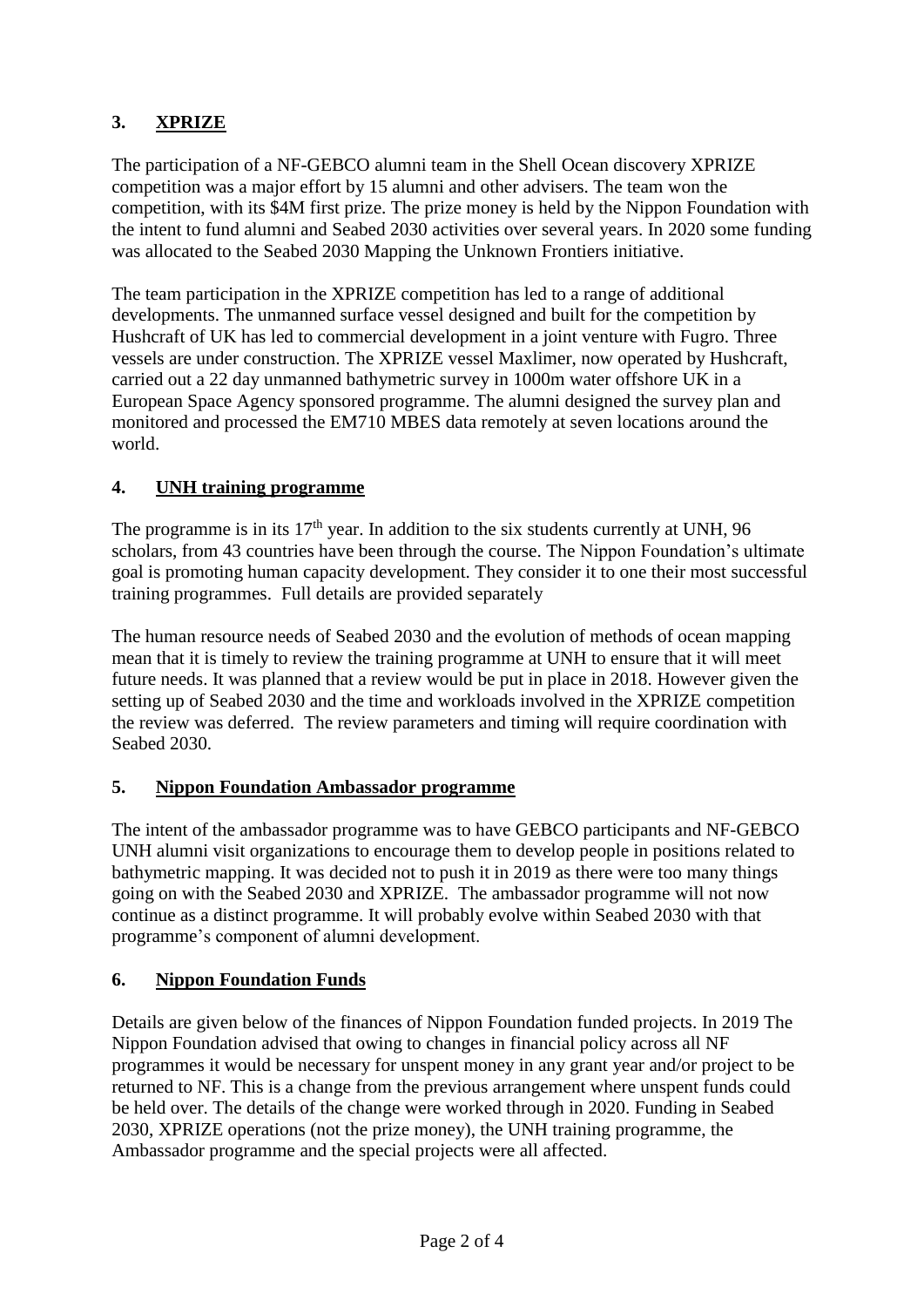### 6.1 Seabed 2030

The Nippon Foundation announced in June 2017 that they intend to support the programme for ten years for a total of around \$18M. Funding of \$979k for the establishment phase and the first six project months was granted in August 2017. Additional funding was provided for the recruitment costs for the Seabed 2030 director. Funding was \$1.6M for Year 2 in August 2018, \$2.346M for Year 3 in August 2019 and \$2.407M for Year 4 in August 2020. The Year 3 funding included a special \$131k for the Vision to Action workshop held in London in October 2019. Since 2017 NF have provided a total of \$8.095M for Seabed 2030.The funding is disbursed through the IHO under the management of the Seabed 2030 director and project team.

## 6.2 XPRIZE

The participation of a NF-GEBCO alumni team in the Shell Ocean Discovery XPRIZE competition was fully funded by the Nippon Foundation with grants through NF and the Sasakawa Peace Foundation totalling \$6.3M in 2017 and 2018. This was disbursed through UNH under the team management. The majority of the funds were expended by the end of Dec 2018 at the completion of the team's participation in Round 2 in Greece. At project end the team was \$333,870 under the fixed price grant. The unspent funds were returned to NF. On May 31, 2019 the team was announced as winners of the \$4M first prize. The prize money is held by the Nippon Foundation with the intent to fund alumni and Seabed 2030 activities. Discussions are underway with the NF on a proposal and selection process.

### 6.3 Training programme at UNH.

Each UNH year starts late August and extends to July the following year. Normally funding is for only one year. In 2016 NF granted funds for two years of the training programme to allow us to focus on implementing Seabed 2030 without having to engage in 2017/18 training course bidding. In 2018 they again granted two year funding, partially to ease bidding workloads whilst doing XPRIZE. The grant was \$649,705 for 2018/19 and \$675,705 for 2019/2020. Plus \$22,000 per year for alumni participation in conferences. The grant for 2020/21 was \$705,369. Retained unexpended funds from previous years of the programme, yet to be finalized, are to be returned to NF.

#### 6.4 Ambassador programme

A total of \$125,500 previously granted had not yet been spent and will be returned to NF.

### 6.5 Special Projects funds

NF granted, at our request, USD \$400k in 2011 for special projects. Projects had to have a significant component of GEBCO-NF alumni involvement. \$320k has been used for Arctic, Antarctic and Indian Ocean mapping projects. The balance was used to fund parts of the GEBCO-NF alumni participation in XPRIZE. All of this fund had been expended by early 2020.